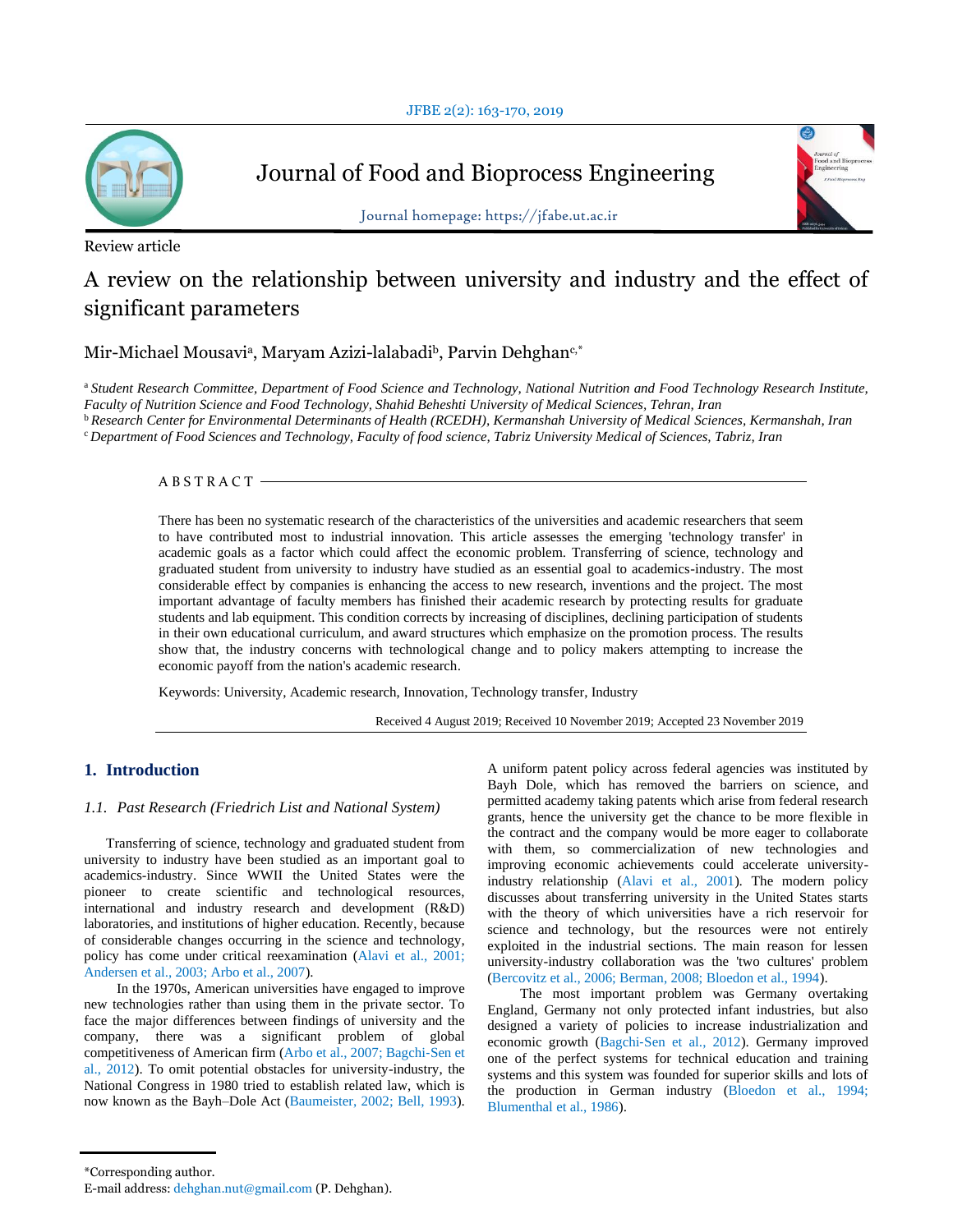#### *1.2. Globalization*

It has been discussed a range of international institutions have affected by economic growth and technical changes in different countries. Variability of national systems has been described as an extreme contrasting case, although they had significant developments in the second half of the twentieth century. The uneven development of the world economy and the lag between growth rates have shown a great importance by a comparison between dozen national systems of innovation (Arbo et al., 2007; Bok et al., 2009). In 1993, by a comparative study, Ireland was compared with other small countries that demonstrated the same results of comparing Denmark and Sweden by Edqvist and Lundvall (Feller, 1993) have shown the existence of big differences between neighboring countries that show similarities in various paths (Boucher et al., 2003). To speak of international differences in innovative abilities specifying national performance has been argued which transnational collaboration was changing present of the world economy in the direction of globalization (Feller, 1990, 1992, 1993).

#### *1.3. Comparability of national systems innovation*

Due to fewer hurdles to trade, domestic companies and industries continue significant growth with technology and skill sources competitive advantage is protected. Lundvall (Feller, 1993) noted that bounded rationality and localized learning were presented as realistic and basic hypothetical about behavior than the traditional hypothetical of perfect information and the difference between local and national cause to disparate ways for developing and increasing variety rather than to standardization and convergence (Brimble, 2006; Brundenius et al., 2011). The largest corporations all over the world have often been invested in new different locations (Bruneel et al., 2010). These investments, not only have been in the division and service networks, or produce facilities, but also has included in R&D project. Even though the greater part of the 1980s' investment has been within the OECD area and the countries which produce oil-product and they could be more accurately distribute as "globalization" (Bruneel et al., 2010; Carroll et al., 2006; Chew Hernández et al., 2014).

As Andrade (Andersen et al., 2003) long ago pointed out, the multinational firms would unite the human race. Since the basic laws of chemistry, biology and other sciences, there is a concentrate technology, which could apply anywhere with identical or very similar results (Cohen et al., 2002). Global transnationalcorporations were able to purchase their products and services worldwide and to produce them in many different locations; in fact, they have acted as strong agencies that have enthusiastic to worldwide standardization of technology and output. Lawson-Body and Limayem showed that the diffusion process could increase the resemblance between adopters (Berman, 2008; Correa et al., 2013). In the case of consumer goods, it would continue to be wide variations in consumer tastes and we were sufficiently familiar with such products as "Coca Cola" witch provided by McDonalds to determine the reality of global production and distribution networks, standardized products and services world-wide (D'Este et al., 2005; Dewan et al., 2000).

Supporting this view were not only clear examples of hotel chains, soft drinks, canned beer, tourist agencies and credit cards, but theoretical economic discussion based on static and dynamic economies of scale in production, advertising, marketing, design

and finance, as well as the ability of large multinationals to get advantage of differences between nations in costs of capital, labor, energy and other inputs (Andersen et al., 2003; Dewan et al., 2000) Even though it could be unrealistic to think, these enthusiasms were necessarily only for the world economy (Andersen et al., 2003). In fact the discussion to protect and encourage diversity sometimes more important shorter-term advantages derived from standardization, but both processes (global standardization in some areas and increasing diversity in others) co-exist. Some materials and processes, for example, those already mentioned, where local variations in taste, regulation, climate, and other circumstances could ignore (Di Gregorio et al., 2003; Du Boff, 1993; Etzkowitz et al., 2000).

Indeed, the globalization of R&D has already caused adjustment and change of products for national variations. Companies such as Honda claimed to have a strategy of diversity in world-wide design which goes beyond the simple modification of a standard product to the idea of local variation in the design stage in several different parts of the world. But the majority of Japanesebased transnational corporations remain necessarily Japanese companies with international operations than international companies and the same is true of the US and most other multinational corporations in relation to their home environment (Feldman et al., 2002; Feller, 1990). Most R&D activities of multinational corporations were extremely conducted in the domestic base of the company and have affected by the local national system of innovation, but controls overwhelmingly were remain based on the domestic platform (Andersen et al., 2003).

Gradational innovations could easily adapt; this may not be the case with extreme innovations which by definition involve a factor to create destruction. When we were speaking about large group of extreme innovations joined with rapid processes of incremental innovation, structural and social adjustment could be very important as a big problem (Feller, 1992). It is clear, when we have considered aspects of the change in managing of techniques and skill-mix, but applied other types of institutional change in standards, patents, new services, new infrastructure, government policies and public organizations. The concept of "national systems of innovation" accepted a great importance (Feller, 1990), doubtless the recognition of the scope of the computer revolution, was increased by the microprocessor in the 1970s, and has been succeeded by enhancing recognition of the importance of organizational and managerial change (Feller, 1993; Flint et al., 2002).

#### **2. Academic advising program**

Recently faculty and the university were concerned about the close relationship between (university-industry) UI, because they taught, this collaboration could have been undesirable effects (Franklin et al., 2001). It is obvious, this concern have influenced the response of faculties to several institutional policy alternatives, but they would have some benefit for university in different approaches, for example: to create chances to conduct a visible impact on economy of state or region, increasing the earning streams training and employing chances for students (Freeman, 2010; Gilpin, 2016)

In the study, the researcher, has examined which extent close UI collaboration affected university life (Gilpin, 2016; Guimón, 2013).

The most important concern was a close UI collaboration could influence academic agenda. Feller (Feller, 1990) studied the effect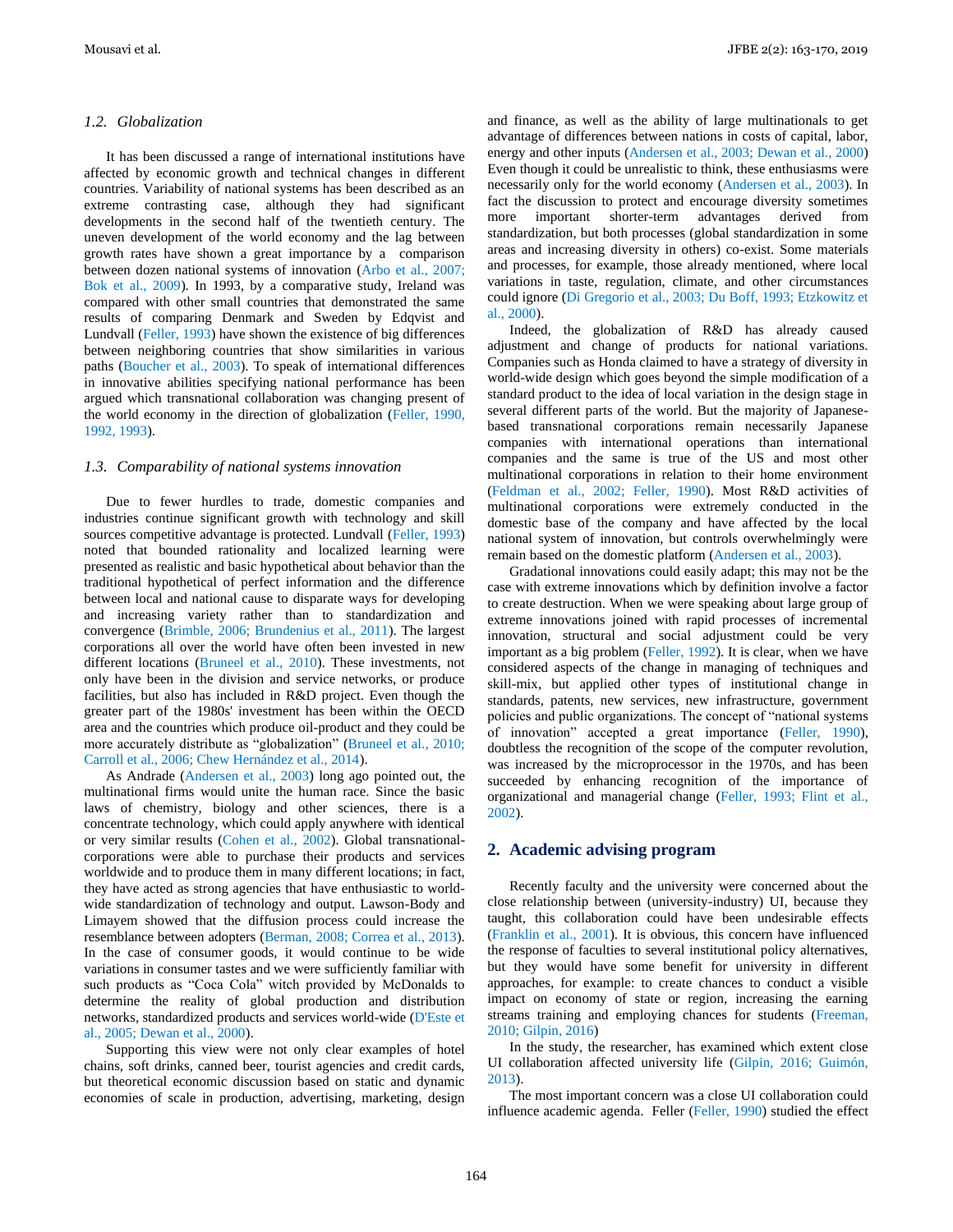of privatization of research, as macro-economic assumption and he taught about this idea which technological innovation might be slowed down by "privatization of research" (Hagedoorn et al., 2000). Academic research rates in the market might be blocked, due to existing rates of universities limit, diverting findings of faculty to correct the firms. Feller (Feller, 1990) has discussed, because of another approach in academic research that created debilitating effects on the quality of research (Ham et al., 1998). The university research centers should focus on the research basics employment and transfer that might be helpful to businesses (Kaiser, 2007). An approximate advantage was, in the basic research and the history; it could be obvious that was where our greatest productivity and contribution to the society were. To shift emphasis to more applied problems it was a big mistake (Kenney et al., 2004). The people participated for an adverse effect cite of decreased quality of Ph.D. theses, low quality education and decreasing time in teaching and the others which believe no adverse effect, insist on close UI collaboration could give students better life education and better chance to find a good position and the number of the second group was outnumber the first (Kenney et al., 2009; Knut et al., 2010).

#### *2.1. Institutional policy*

Faculty members could enhance their transfer activities (innovation-oriented research and industry outreach efforts) and must believe their attempts cause to considerable awards (Guimón, 2013; Knut et al., 2010). One of the valued goods in the university life is publication, as well as the high regards of colleagues for their research (Freeman, 2010; Koschatzky et al., 2009). For faculty members it is important to understand whether the research cause to significant inventions will (or will not) be treated similar to refereed publications (Gilpin, 2016; Lam, 1986). In the United States, since WWII, applied research was not rewarded much validate promotion consideration (Lawson‐Body et al., 2004). The main rationale for most of the funding have followed and be expected that the research would yield practical benefits" (Lawton-Smith, 2006).We could not speak about, decisively whether these concerns were based on actual experience or some pre-conceived notions (Gilpin, 2016; Lee et al., 2005).

Blumenthal et al. (1986) and Bloedon et al. (1994), all pointed out incidences of publication delays imposed on some researchers engaged in industrial contract research and based on other research for instance, (Bloedon et al., 1994; Walden, 1991) dismiss these incidences as exceptions rather than a rule. They discussed that, recently industries have been eager to permit the university researcher publish results without postponing and more experimental research was, to examine these competing claims and to distinguish the circumstances that various rules and policies were practiced (Bruneel et al., 2010; Carroll et al., 2006).

#### *2.2. Academic disciplines*

The powerful supporters of the university transfer policy were faculty members in engineering and applied sciences. Yong and his colleague have claimed that 83.4% of the engineering and applied faculty were enthusiastic to get a validation form for user-oriented applied research, whereas, this percent was 73% and 42% in basic sciences and social sciences respectively (Carroll et al., 2006). On some question about important patentable inventions, the engineering, basic sciences faculty and social science faculty trails

were tied 73% and 56% respectively (Chew Hernández et al., 2014). The engineering and applied science faculty support for their university's commercialization of research and encouragement for faculty consulting has also been greater than the basic science faculty support and the social science faculty support (Cohen et al., 2002). Although in some region with a weak support, the advocate of the engineering and applied science faculty was relatively powerful than their colleagues in the basic and social sciences, and the analysis underscores, the importance of academic specializations when analyzing the behavior of university transfer (Correa et al., 2013; D'Este et al., 2005).

### **3. University or/and industry**

The idea of university-industry collaboration is an important social experiment in the nation innovation system (Flint et al., 2002). This research evaluated the maintenance university-industry collaboration with concentration on the actual "give-and-take" results between industrial companies and faculty members (Franklin et al., 2001). Due to the some studied which done in 1997, participants in research collaboration want to know considerable advantages expected or unexpected (Freeman, 2010). The most important advantage understood by companies and faculty members have an increased access to up to date university research and funding, and conducting their own academic research by preserving funds for graduate students and lab equipment, with look for into their own research, respectively. Some participants pointed out, based on their collaborative experience, it could be a good choice to develop and continue the present level of collaboration (Gilpin, 2016; Guimón, 2013).

The American system of higher education has different purposes for instance transmission of culture, preparation of educated citizens, teaching of professionals, and create of knowledge by do research (Hagedoorn et al., 2000). The university which create this goals side by side in a single institution, can conflict (Ham et al., 1998) and in the contemporary research university it was so difficult to pursuit of instructional and research goals (Kaiser, 2007). To complicate this contrast were the distinct emphases of academic researcher, who concentrate on campus responsibilities, and faculty with the activity was driven by the concerns and goals of their disciplinary peers. Developing of the academic research has been affected by alters in the international schedule (Kaiser, 2007; Kenney et al., 2009) .

A good option to assess, the literature on business university liaisons, to develop economic and good education, and the factors which clarified the roles of academic to improve economic competitiveness and high quality of instruction, are the implications of these dilemmas for academic institutions and also the possible conflict for universities between pursuing stronger ties with industry and enhancing the number of undergraduate education is also investigated (Knut et al., 2010; Koschatzky et al., 2009). Based on some sources by the National Science Foundation, this trend evaluated for high-demand technical fields. These trends had shown more specifically the nature of this potential conflict (Lam, 1986; Lawson‐Body et al., 2004).

# **4. Technology-based university**

The major technology has taught about firms, for instance, the distribution of knowledge of industry to the country (intra-firm transfers of technology). In fact, researcher concentrates on the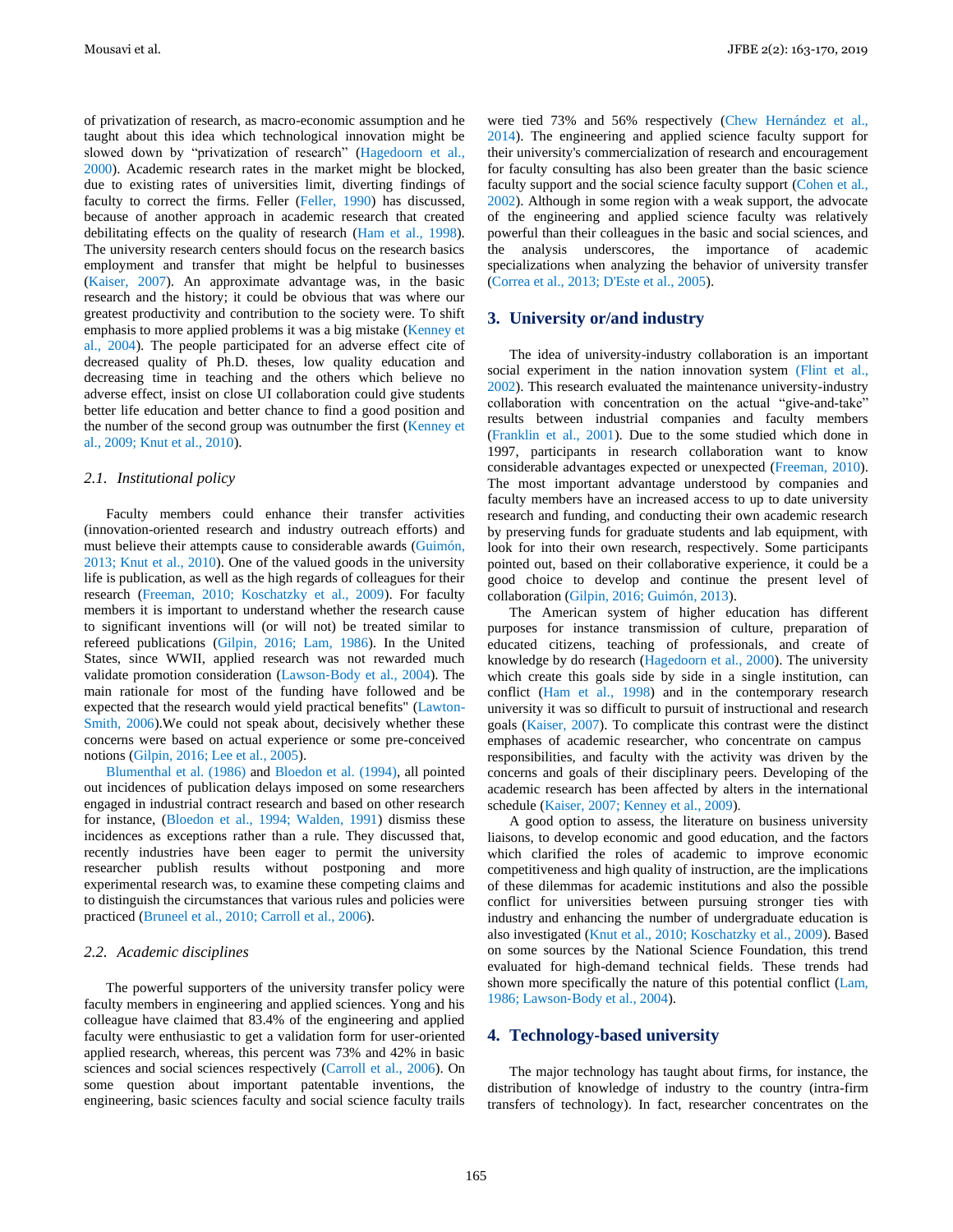Mousavi et al. JFBE 2(2): 163-170, 2019

transferring flow of technology to R&D institution (Mowery, 1983; Mowery et al., 2005). Indeed, it could be a better option to focus on this factor instead of transferring scientific knowledge from universities to firms and the important factor in this case including: (1) university researchers, who find out new inventions, (2) university technology managers and administrators, who cause as liaisons between academic scientists and industry and manage the university's intellectual property, and (3) firms/entrepreneurs, who commercialize university-based technologies, even though it is not a comprehensive list of stakeholders. For example, the federal government that does research on any information could be as a stakeholder (Mowrey, 1982). A general model of UITT and stakeholder is examined in Fig. 1. It has started with the finding the university researcher in a laboratory. Then the scientist taught about patent the innovation to back up their intellectual property and TTO should assess the potential for commercialization because of the subsequent and the cost of this decision (Knut et al., 2010).

Interest in the technology from an industry made enough defenses for filing a patent. In other cases, the TTO put a judgment prior to interest being expressed by industry and it could me essential decision, though the universities have restricted budgets to dedicate the patents, that could be more priceless if the school found global patent protection. Schools have wanted to apply for domestic patent protection that preserves the technology at a much lower cost (Mowery et al., 2005; Nelson, 2001).

When the invention has been rewarded, the TTO could choose the technology, and faculty members could engage in this process for identifying potential corporate licensees and then involve staff with the entrepreneurs to protect the agreement for the intellectual property (Mowrey, 1982; Ponds et al., 2010). The contract could include some advantages for the university as royalty allowances and an equity stake. Finally, the technology has changed to a commercialized yield and keeps on their attempt with the company by advocate resources to preserve of licensing agreements. Moreover, faculty members may serve as technical advisors or boards of directors (Ponds et al., 2010; Programme, 1992).

#### *4.1. Suggestions for university-based improvements*

In this section, researchers have assessed some suggestion for university-based improvements which have been shown in Table 1. The results recommended that universities must have promotion their knowledge (Rothaermel et al., 2007). Over 75% of technology transfer offices (TTOs) directors and university noted that a good relationship between universities and industry to improve their knowledge was essential, but we saw some misunderstanding on both sides, which cause of the onus lies with universities and academics. Some researcher pointed out, invention is like a magic and if we have a power of prediction we could discover science before the other, why does someone want to commercialize their invention? Do they really have a product? What is their goal and how do they want to reach it? (Salomon, 1981).

This problem related to cultural misunderstanding and has needed more flexibility on the part of universities and industry. Being unchangeable has a negative effect on the TTO's ability to market university-based technologies and act like a hurdle in the process of negotiating a licensing agreement. Often the manager company has stated their botheration at the university's shortage of a ''deal-making'' mentality and intellectual property rights. In defense of universities, it is important to say that they have a legitimate fear of being accused of ''giving away'' a technology to a private firm. This can be a relations nightmare for universities,

especially when they are lobbying to get an additional funding in the state legislature (Schmandt et al., 1990).

Possibly, this subject could be problematic with inflexibility, and the consequences cause to researcher has tried to circumvent more formal university–industry technology transfer (UITT) processes. Finally more informal interaction between university scientists and managers/entrepreneurs in the private sector is an essential subject (Ponds et al., 2010).

#### *4.2. Suggestions for firm-based improvements*

Changing behavior of entrepreneurs could be viewed as the customers of UITT and the conventional wisdom which the customer is always right. But, industry view UITT as a quintessential example of a public–private partnership. If the university wanted to manage this partnership successfully, they could need a large number input from the company (Smith, 2007; Smith et al., 2008). Thus, in the bottom panel of Table 1, we have mentioned a number of suggestions for the industry and tried to conduct the cultural gap with academic. Based on, previous recommendations, cultural obstacle pervasive in UITT, given the managers operate under diverse organizational environments and cause different norms, standards, and values. For instance university and companies were different in their perspective on the type of knowledge (Stephan, 2001; Walden, 1991). Industrial managers were not enthusiastic to publish their results and share information with faculty and university because they believed; result of technology must be kept and used for strategic profit (Ponds et al., 2010; Wunsch-Vincent, 2012; Zuniga, 2011).

The next suggestion is: companies have gained some profit of all avenues to tap into UITT social networks. Then, transferring knowledge was implanting the transfer ability of human via graduate students, postdoctoral fellows, or a faculty member on leave or sabbatical from the university (Lendel, 2010; Özgener et al., 2006). Many industry managers noted that, the process of hiring has an impact form of technology transfer, and it could be more appear from of UITT result, such as a licensing contract or invention, did not emerge in the short run. Industry must use of the scientists, equipment and gifted graduate, due to this people could be more effective for university-industry collaboration to test and examined the sophisticated equipment (Ponds et al., 2010).

# **5. The Impact of improving factors**

#### *5.1. Factors that support university-industry relationship*

During the surveys, informants have recognized some of the essentials they believe contribute to the growth or the support of university industry partnerships. These factors are drawn both from the successful experiences some of the informants have had, as well as from their confidences on what they view as the essential circumstances for creative companies. All informants agreed on the central task the state should play in encouraging universitypartnerships, through policy and funding instruments (Guimón, 2013; Mytelka et al., 2002). Also, they distinguish that institutions should continue to build abilities, chiefly by improving their human resources, education and employing qualified academic employees. Also, every category of informants seems to agree] that universities should communicate more with the outside world and engage in more economically pertinent performance, both to improve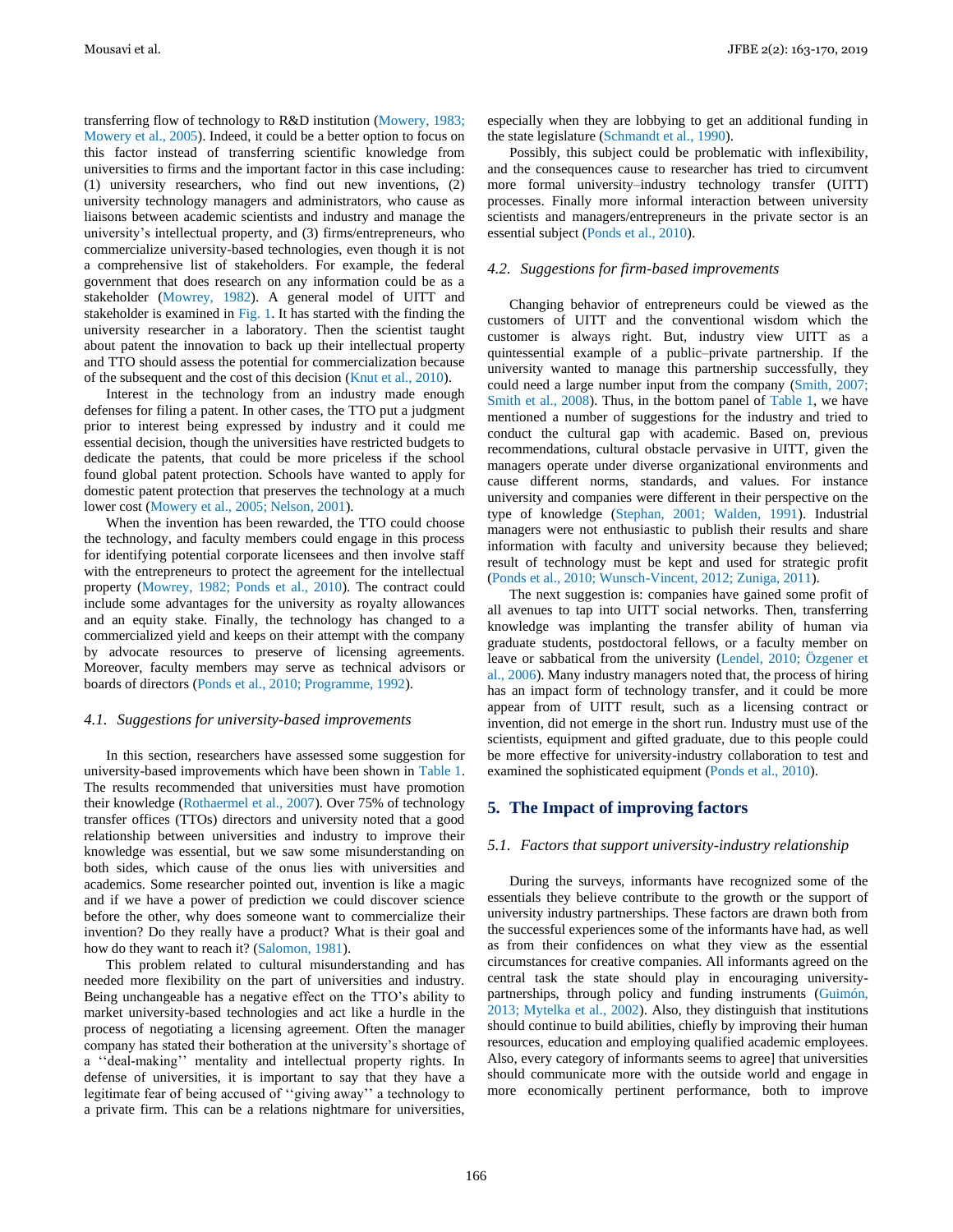graduate employment and raise their appeal to the productive part (Lawson-Body et al., 2004).



Fig. 1. How a technology is transferred from a university to a firm or entrepreneur (according to theory).

Table 1. Suggested university and firm-based improvements to the UITT process.

| Suggested university-based improvements to the UITT process                                                                  |
|------------------------------------------------------------------------------------------------------------------------------|
| Universities could promote their understanding of the needs of their true customers and potentially commercialize their      |
| technologies                                                                                                                 |
| Adopt a more flexible stance in negotiating technology-transfer contracts and streamline UITT policies and procedures        |
| Hire licensing officers and TTO managers with more business experience                                                       |
| Change to incentive compensation in the TTO                                                                                  |
| Hire research administrators with a strategic vision, who can serve as effective plans                                       |
| Devote additional resources to the TTO and patenting                                                                         |
| Increase the rewards for faculty participation in UITT by valuing patents and licenses in promotion and tenure decisions and |
| allowing faculty members to keep a larger share of licensing revenue                                                         |
| Recognize the value of personal relationships and social networks, involving scientists, graduate students, and alumni       |
| Suggested firm-based improvements to the UITT process                                                                        |
| Be proactive in their efforts to bridge the cultural gap with academia                                                       |
| Hire technology managers with university experience                                                                          |
| Explore alternative means for tapping into UITT social networks                                                              |

#### *5.2. Government support*

When it comes to the role of the government, the data propose that the absence of a national policy addressing university-industry partnerships is of huge penalty. Informants dispute that policies should be developed so that stakeholders have a frame to work with (Lee et al., 2005). They call for a "national policy on innovation" or a "national research policy". In spite of the framing, such a policy would describe in exact terms the role of the public universities and how they relate to other part of the society, believed important for national development (Lundvall, 2010).

Conversely, some informants acknowledge that their respective countries already have policies on research and innovation, on which university-industry partnerships can be built upon. In that sense, they rather lay the blame on limited institutional capacity. In addition, of having a national structure for research and innovation, informants dispute that the state should also develop different mechanisms to support the personal part to partner with

universities. Many informants advocate for the introduction of incentives to motivate industry. They argue that financial incentives could help start first contacts between firms and universities (Guimón, 2013; Mai, 2007).

At the international level, the data suggest that informants, chiefly from university and international organizations, want more involvement of the state in setting up international partnerships. Informants whose institution have been involved in an international partnership insist on the need for governments, through suitable ministries, to support institutions in their application for international partnership proposals (Gilpin, 2016). Many examples of successful partnerships between the university and the productive sector have been accomplished with the support of international aid agencies. Establishing these international relationships requires participation at the ministerial and state level, as well as the expertise and commitment of the state apparatus (Kenney et al., 2009; Lam, 1986).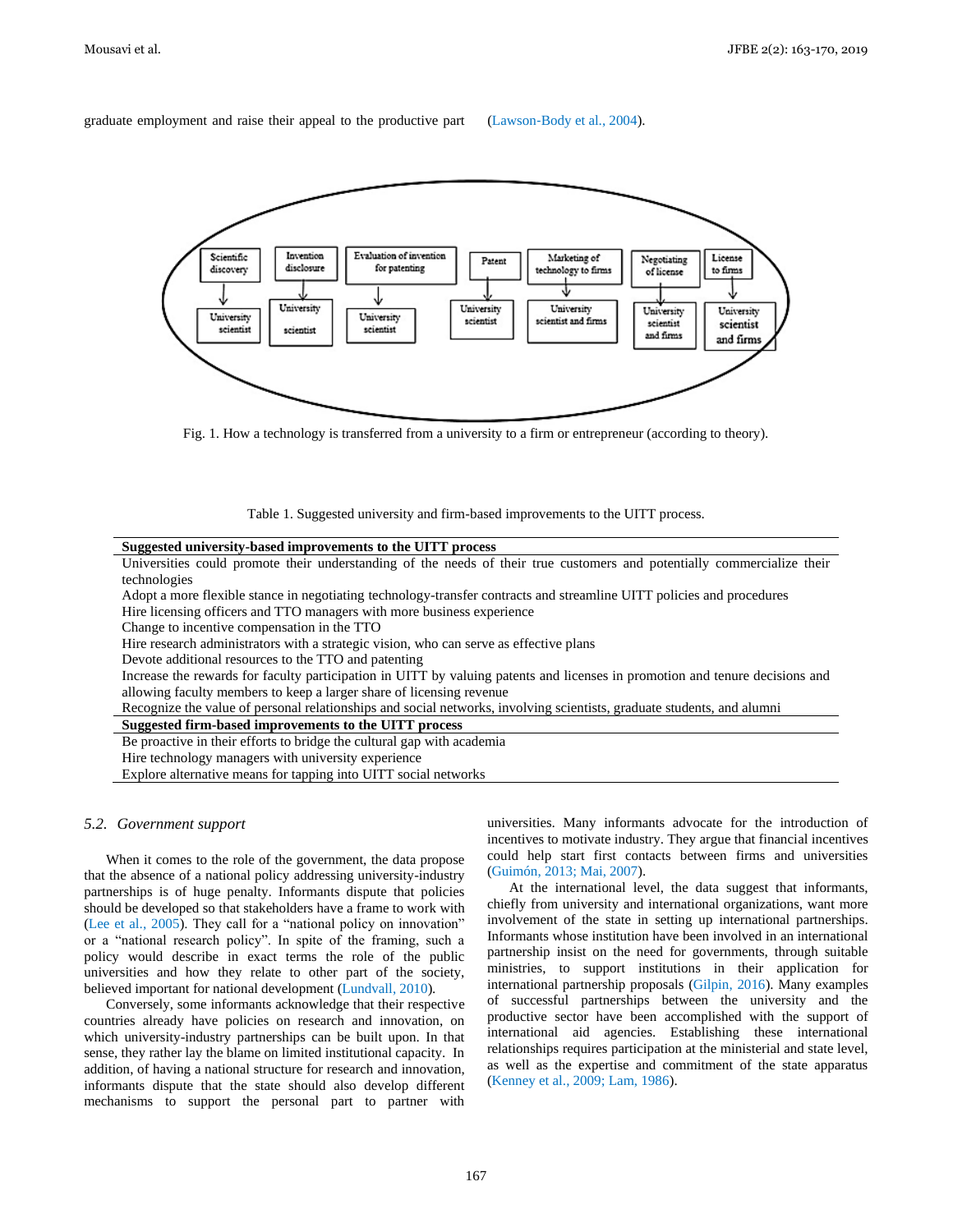*5.3. Improve communication between universities and industry*

One of the frequent themes that came out of the data is the claim that the university is not opening sufficient in its community and personal part. According to informants from the university and the private sector alike, this honesty of universities can take numerous procedures. The first aspect is opening university governance to industry participation (Kenney et al., 2009; Lundvall, 2010). Furthermore, the influence of the private sector could take the form guest lecturers and teaching, chiefly in specialized programs. Also, industry can donate in the development of programs. During the course of developing new plans, each faculty at the institution is mandatory to consult with the particular industries that could possibly employ graduates of the program. Industry representatives provide input in the development of the curriculum (Correa et al., 2013).

A second module of opening up universities and industry is through the improved communication of university research accomplishments. Two informants insist on the need to keep an attendance in the media by frequently communicating research findings to the public. More importantly, beyond the use of academic language, the communication approach of academics is too often not comprehensible the industry (Knut et al., 2010; Zuniga, 2011).

# **6.** Barriers to university-industry (U-I) **collaboration**

# *6.1. Incentives and conflicts between public and private knowledge*

At the central of the problems to U-I collaborations are the diverse institutional standards governing public and private knowledge (Dasgupta & David, 1994). The making of dependable and public knowledge has been essential to the growth of universities, leading to support from the government for research to increase the pool of economically beneficial knowledge (Knut et al., 2010; Wunsch-Vincent, 2012). The institutions of science contain strong competitive mechanisms and influential incentive governments. The importance of establishing a reputation through publication is precarious to academic victory and career sustainability. Peer esteem cannot be bought and must be produced by appealing reputation among colleagues (Chew Hernández et al., 2014; Correa et al., 2013).

In contrast to the relatively open nature of the science system, the practice of knowledge formation in the private sector is controlled by efforts to suitable the economic value knowledge in order to achieve a competitive benefit (Teece, 1986). This 'private' knowledge is mainly closed, remaining hidden within the firm or disclosed in a limited way through patents filed principally for the purposes of obtaining temporary monopolies (Dasgupta & David, 1994). Despite instances of openness, the main motivation of firms' knowledge creation actions is the adoption of knowledge for private achievement, and open to external performers is used as a tactical mechanism to gain benefit over participants (Chesbrough, 2006; Gilpin, 2016). Given these two diverse schemes of knowledge production, private organizations often struggle with university researchers over the subject of research and timing and form of disclosure of research results. While investigators may be strong to reveal information to gain priority, companies may wish

to keep secret or proper the information (Chew Hernández et al., 2014; Wunsch-Vincent, 2012).

# *6.2. Conflicts over Intellectual Property (IP) and university administration*

The development over the past 30 years of universities as economic performers in their own right has also been significant in shaping the nature of the communication between universities and companies. The growth of the university Technology Transfer Office (TTO) and the growing attempts of universities to capture official IP have had a deep impression of the nature of scientific efforts (Berman, 2008; Freeman, 2010).

These efforts have led to the construction of a new profitable focus on the part of the universities to make valuable IP and exploit it for financial advantage (Bruneel et al., 2010; Chew Hernández et al., 2014).

For some, this attention on commercialization undermines the public commons of science, weakening the organizations of open science through the burden of private standards on public actions (Smith et al., 2008). For others, the increase of the university as a financial actor creates a new motor of economic growth that in the past has been rarefied and isolated (Ponds et al., 2010). It is clear that in some cases, efforts by universities to detention the commercial profits from research have led to important conflicts between universities and industrial partners over IP and/or disclosure of the consequences (Brundenius et al., 2011; Smith, 2007).

Although we know a significant quantity about the factors that lead some companies to cooperate or attraction knowledge from universities (Berman, 2008; Özgener et al., 2006), we know little about how the barriers observed by industry to working with universities may be mitigated. Our present considerate tends to trust on information from non-collaborators, which does not offer insights into how those organizations that do collaborate with universities overwhelmed these barriers. In this paper, we emphasize on three possible tools to decrease the difficulties to U-I-collaboration knowledge, breadth of communication, and interorganizational confidence (Lendel, 2010; Salter et al., 2009).

# **7. Conclusion**

The most significant approach to improve university-industry collaboration depends on the country's technological and institutional talent and it is causing to the promotion of universityindustry relationship as part of a wider science, technology, and innovation policy subject. Fortunately, rather than unfortunately, cultural differences do exist between University-industry and they should demand to reform this gap, back up and respected than criticized as barriers. It is obvious which; companies have various ideas and goals with respect to intellectual property. As these two sectors coordinate but conflicts are inevitable. Even though university-industry technology transfer (UITT), must promotion their understanding of up to date knowledge and new inventions as their involvement in UITT. In fact, UITT provides better equipment and financial resources to evaluate a number of experiments, as well as new ideas from industry scientists. Finally, it is considerable that all these subjects could affect the curriculum, as faculty members draw on their experiences with industry to conduct instruction that is related relevant to high-technology firms.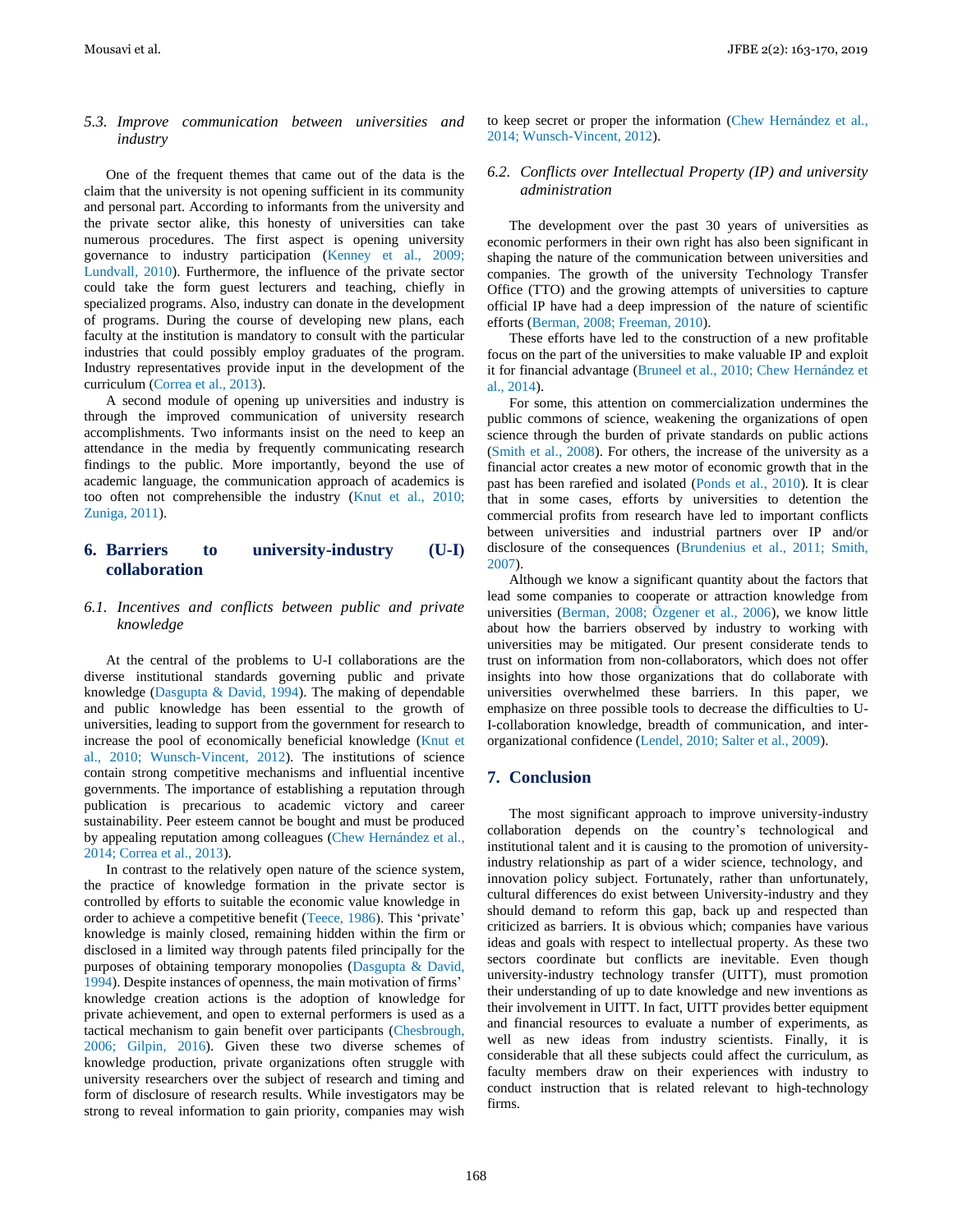#### **References**

- Alavi, M., & Leidner, D. E. (2001). Knowledge management and knowledge management systems: Conceptual foundations and research issues. *MIS Quarterly*, 107–136.
- Andersen, T. M., & Herbertsson, T. T. (2003). Measuring globalization. IZA, No. 817.
- Arbo, P., & Benneworth, P. (2007). Understanding the regional contribution of higher education institutions. *The OECD Observer*, No. 9.
- Bagchi‐Sen, S., & Smith, H. L. (2012). The role of the university as an agent of regional economic development. *Geography Compass*, *6*(7), 439–453.
- Baumeister, H. (2002). Customer relationship management for SMEs. *The Proceedings*, 1–7.
- Bell, E. R. J. (1993). Some current issues in technology transfer and academic-industrial relations: a review: Practitioners' forum. *Technology Analysis & Strategic Management*, *5*(3), 307–322.
- Bercovitz, J., & Feldman, M. (2006). Entpreprenerial universities and technology transfer: A conceptual framework for understanding knowledge-based economic development. *The Journal of Technology Transfer*, *31*(1), 175–188.
- Bloedon, R. V, & Stokes, D. R. (1994). Making university/industry collaborative research succeed. *Research-Technology Management*, *37*(2), 44–48.
- Blumenthal, D., Gluck, M., Louis, K. S., Stoto, M. A., & Wise, D. (1986). University-industry research relationships in biotechnology: Implications for the university. *Science*, *232*(4756), 1361–1366.
- Bok, D. C., & Bok, D. C. (2009). *Beyond the ivory tower: Social responsibilities of the modern university*. Harvard University Press.
- Boucher, G., Conway, C., & Van Der Meer, E. (2003). Tiers of engagement by universities in their region's development. *Regional Studies*, *37*(9), 887–897.
- Brimble, R. D. S. (2007). Specific approaches to university-industry links of selected companies in thailand and their relative effectiveness. *How Universities Promote Economic Growth*, 265.
- Brundenius, C., Lundvall, B.-Å., & Sutz, J. (2011). 11 The role of universities in innovation systems in developing countries: developmental university systems–empirical, analytical and normative perspectives. *Handbook of Innovation Systems and Developing Countries: Building Domestic Capabilities in a Global Setting*, 311.
- Bruneel, J., d'Este, P., & Salter, A. (2010). Investigating the factors that diminish the barriers to university–industry collaboration. *Research Policy*, *39*(7), 858–868.
- Carroll, M. C., & Smith, B. W. (2006). Estimating the economic impact of universities: the case of bowling green state university. *Industrial Geographer*, *3*(2).
- Chew Hernández, M. L., Romero, V. V., Rosas, L. V., & Téllez, R. D. (2014). A decision analytic-value-based methodology for analysing university-industry collaborations. *International Journal of Applied Decision Sciences*, *7*(1), 44–65.
- Cohen, W. M., Nelson, R. R., & Walsh, J. P. (2002). Links and impacts: the influence of public research on industrial R&D. *Management Science*, *48*(1), 1–23.
- Correa, P., & Zuniga, P. (2013). Public Policies to Foster Knowledge Transfer from Public Research Organization." Innovation, Technology, and Entrepreneurship Global Practice. *Public Policy Brief, World Bank, Washington DC*.
- D'Este, P., Nesta, L., & Patel, P. (2005). *Analysis of University-Industry research collaborations in the UK: preliminary results of a survey of university researchers*.
- Dewan, S., & Kraemer, K. L. (2000). Information technology and productivity: evidence from country-level data. *Management Science*, *46*(4), 548–562.
- Di Gregorio, D., & Shane, S. (2003). Why do some universities generate more start-ups than others? *Research Policy*, *32*(2), 209–227.
- Du Boff, R. B. (1993). Technology and Enterprise in a Historical Perspective. *Journal of Economic Issues*, *27*(4), 1309–1311.
- Etzkowitz, H., & Leydesdorff, L. (2000). The dynamics of innovation: from National Systems and "Mode 2" to a Triple Helix of university– industry–government relations. *Research Policy*, *29*(2), 109–123.
- Feldman, M., Feller, I., Bercovitz, J., & Burton, R. (2002). Equity and the technology transfer strategies of American research universities. *Management Science*, *48*(1), 105–121.
- Feller, I. (1990). Universities as engines of R&D-based economic growth: They think they can. *Research Policy*, *19*(4), 335–348.
- Feller, I. (1992). American state governments as models for national science policy. *Journal of Policy Analysis and Management*, *11*(2), 288– 309.
- Feller, I., & Geiger, R. (1993). The dispersion of academic research during the 1980s. *Institute for Policy Research and Evaluation, Pennsylvania State. University*.
- Flint, D. J., Woodruff, R. B., & Gardial, S. F. (2002). Exploring the phenomenon of customers' desired value change in a business-tobusiness context. *Journal of Marketing*, *66*(4), 102–117.
- Franklin, S. J., Wright, M., & Lockett, A. (2001). Academic and surrogate entrepreneurs in university spin-out companies. *The Journal of Technology Transfer*, *26*(1–2), 127–141.
- Freeman, R. E. (2010). *Strategic management: A stakeholder approach*. Cambridge university press.
- Gilpin, R. (2016). *The political economy of international relations*. Princeton University Press.
- Guimón, J. (2013). Promoting university-industry collaboration in developing countries. *World Bank*, *3*, 12–48.
- Hagedoorn, J., Link, A. N., & Vonortas, N. S. (2000). Research partnerships. *Research Policy*, *29*(4–5), 567–586.
- Ham, R. M., & Mowery, D. C. (1998). Improving the effectiveness of public–private R&D collaboration: case studies at a US weapons laboratory. *Research Policy*, *26*(6), 661–675.
- Kaiser, F. M. (2007). *GAO: Government accountability office and general accounting office*. Library of congress washington dc congressional research service.
- Kenney, M., & Goe, W. R. (2004). The role of social embeddedness in professorial entrepreneurship: a comparison of electrical engineering and computer science at UC Berkeley and Stanford. *Research Policy*, *33*(5), 691–707.
- Kenney, M., & Patton, D. (2009). Reconsidering the Bayh-Dole Act and the current university invention ownership model. *Research Policy*, *38*(9), 1407–1422.
- Koschatzky, K., & Stahlecker, T. (2009). New forms of strategic research collaboration between firms and universities in the German research system. *International Journal of Technology Transfer and Commercialisation*, *9*(1–2), 94–110.
- Lam, M. J. (1986). Restrictions on Technology Transfer among Academic Researchers: Will Recent Changes in the Export Control System Make a Difference. *JC & UL*, *13*, 311.
- Lawson-Body, A., & Limayem, M. (2004). The impact of customer relationship management on customer loyalty: The moderating role of web site characteristics. *Journal of Computer-Mediated Communication*, *9*(4), JCMC944.
- Lawton-Smith, H. (2006). *Universities, innovation and the economy*.
- Lee, S. M., Chang, D., & Lim, S.-B. (2005). Impact of entrepreneurship education: A comparative study of the US and Korea. *The International Entrepreneurship and Management Journal*, *1*(1), 27– 43.
- Lendel, I. (2010). The impact of research universities on regional economies: The concept of university products. *Economic Development Quarterly*, *24*(3), 210–230.
- Lundvall, B.-Å. (2010). *National systems of innovation: Toward a theory of innovation and interactive learning* (Vol. 2). Anthem press.
- Mai, K. L. (2007). University and Industry—A Productive Relationship. *Higher Education And Employment*, 248.
- Mowery, D. C. (1983). The relationship between intrafirm and contractual forms of industrial research in American manufacturing, 1900–1940. *Explorations in Economic History*, *20*(4), 351–374.
- Mowery, D. C., & Sampat, B. N. (2004). The Bayh-Dole Act of 1980 and university–industry technology transfer: a model for other OECD